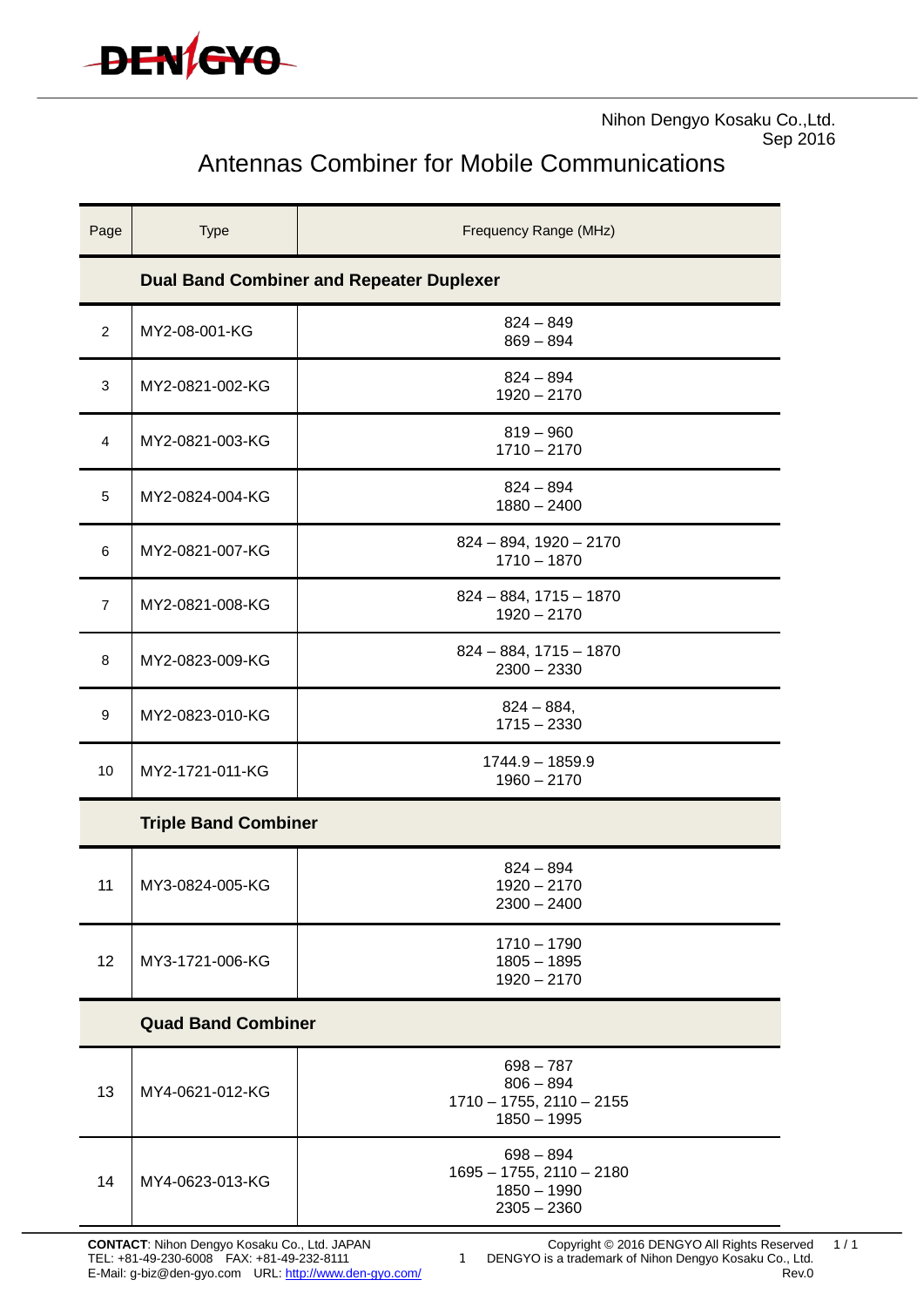<span id="page-1-0"></span>

800MHz Band 869-894MHz 824-849MHz

# Type MY2-08-001-KG

# Repeater Duplexer Repeater Duplexer 800 MHz

#### Electrical Specifications

| Pass Band<br>Band1 TX<br>Band <sub>2</sub> RX | 869-894MHz<br>824-849MHz             |
|-----------------------------------------------|--------------------------------------|
| Insertion loss                                |                                      |
| Band1,2,                                      | $< 0.6$ dB                           |
| Isolation<br>Band1,2                          | > 35 dB                              |
| <b>VSWR</b>                                   | $<$ 1.3 (18dB)                       |
| Intermodulation IM3                           | $<$ -140 dBc                         |
|                                               | (3rd order with $2$ CW $\times$ 20W) |
| Impedance                                     | 50 $\Omega$                          |
| Max. Power per Input                          | 150 W                                |
| <b>Lightning Protection</b>                   | 3kA 10/350 us                        |
| <b>Operating Temp</b>                         | $-40 \sim +70^{\circ}$ C             |
|                                               |                                      |

#### Mechanical Specifications

| N Female Long neck                   |
|--------------------------------------|
| $140/84/60$ (mm)                     |
| <b>Without Connector and Bracket</b> |
| 4 kg                                 |
| Mounting kit or Stainless Band       |
| IP66                                 |
|                                      |



#### Drawing



2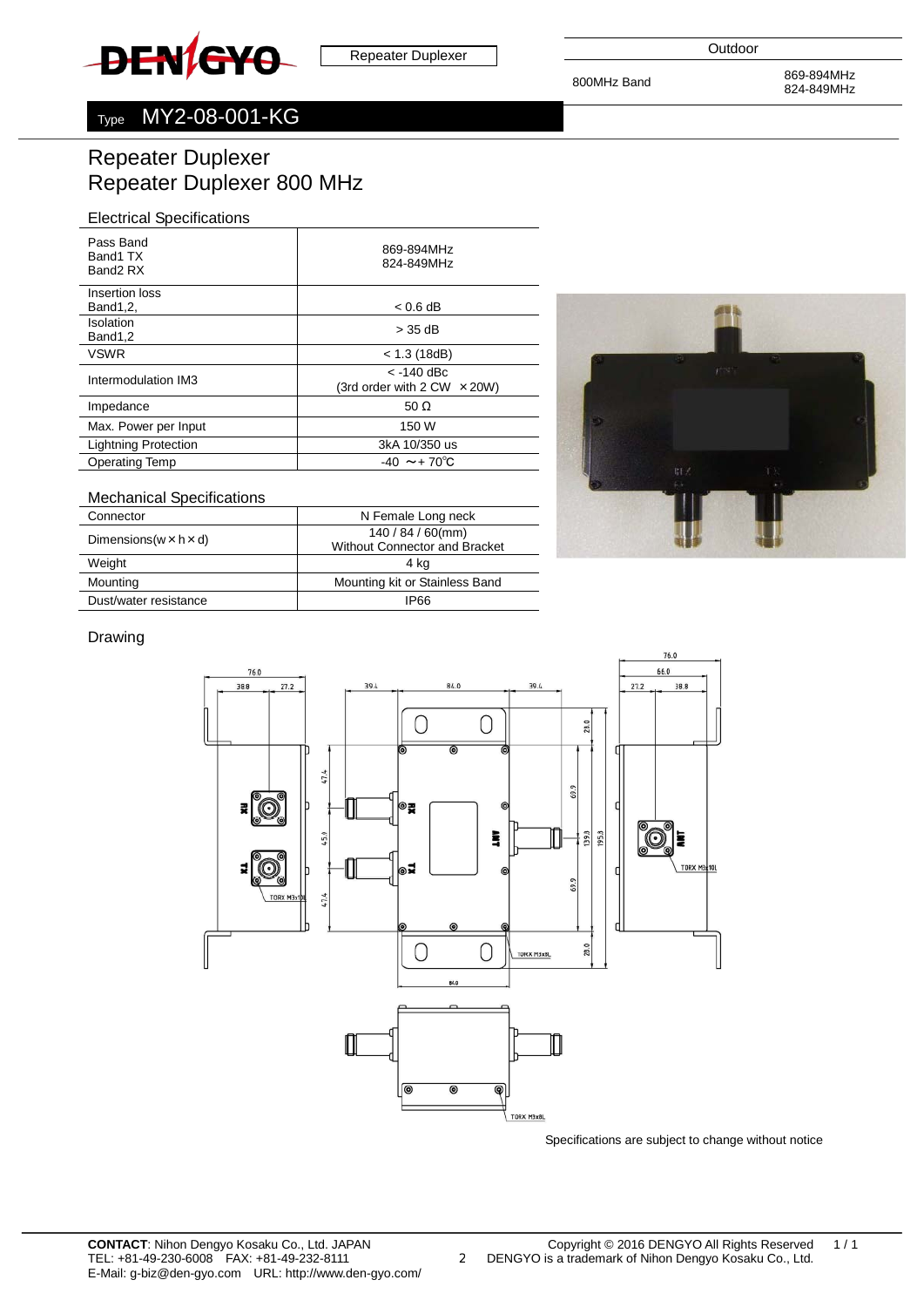<span id="page-2-0"></span>

800MHz Band 869-894MHz 824-849MHz 2.1GHz Band 1920-1980MHz 2110-2170MHz

# Type MY2-0821-002-KG

# Repeater Duplexer Dual Band Repeater Duplexer 800 MHz 2100MHz

#### Electrical Specifications

| Pass Band<br>Band1 RX TX<br>Band2 RX TX | 824-849 MHz 869-894 MHz<br>1920-1980 MHz 2110-2170 MHz |
|-----------------------------------------|--------------------------------------------------------|
| Insertion loss                          |                                                        |
| Band1                                   | $< 0.6$ dB                                             |
| Band <sub>2</sub> ,                     | $< 0.3$ dB                                             |
| Isolation                               |                                                        |
| Band1,                                  | > 35 dB                                                |
| Band <sub>2</sub>                       | > 50 dB                                                |
| <b>VSWR</b>                             | < 1.3(18dB)                                            |
|                                         | $<$ -140 dBc                                           |
| Intermodulation IM3                     | (3rd order with $2$ CW $\times$ 20W)                   |
| Impedance                               | 50 $\Omega$                                            |
| Max. Power per Input                    | 150 W                                                  |
| <b>Lightning Protection</b>             | 3kA 10/350 us                                          |
| <b>Operating Temp</b>                   | $-40 \sim +70^{\circ}C$                                |



#### Mechanical Specifications

| Connector                            | N Female Long neck                                        |
|--------------------------------------|-----------------------------------------------------------|
| Dimensions ( $w \times h \times d$ ) | $174/152/64$ (mm)<br><b>Without Connector and Bracket</b> |
| Weight                               | 4 ka                                                      |
| Mounting                             | Mounting kit or Stainless Band                            |
| Dust/water resistance                | IP66                                                      |

#### Drawing



3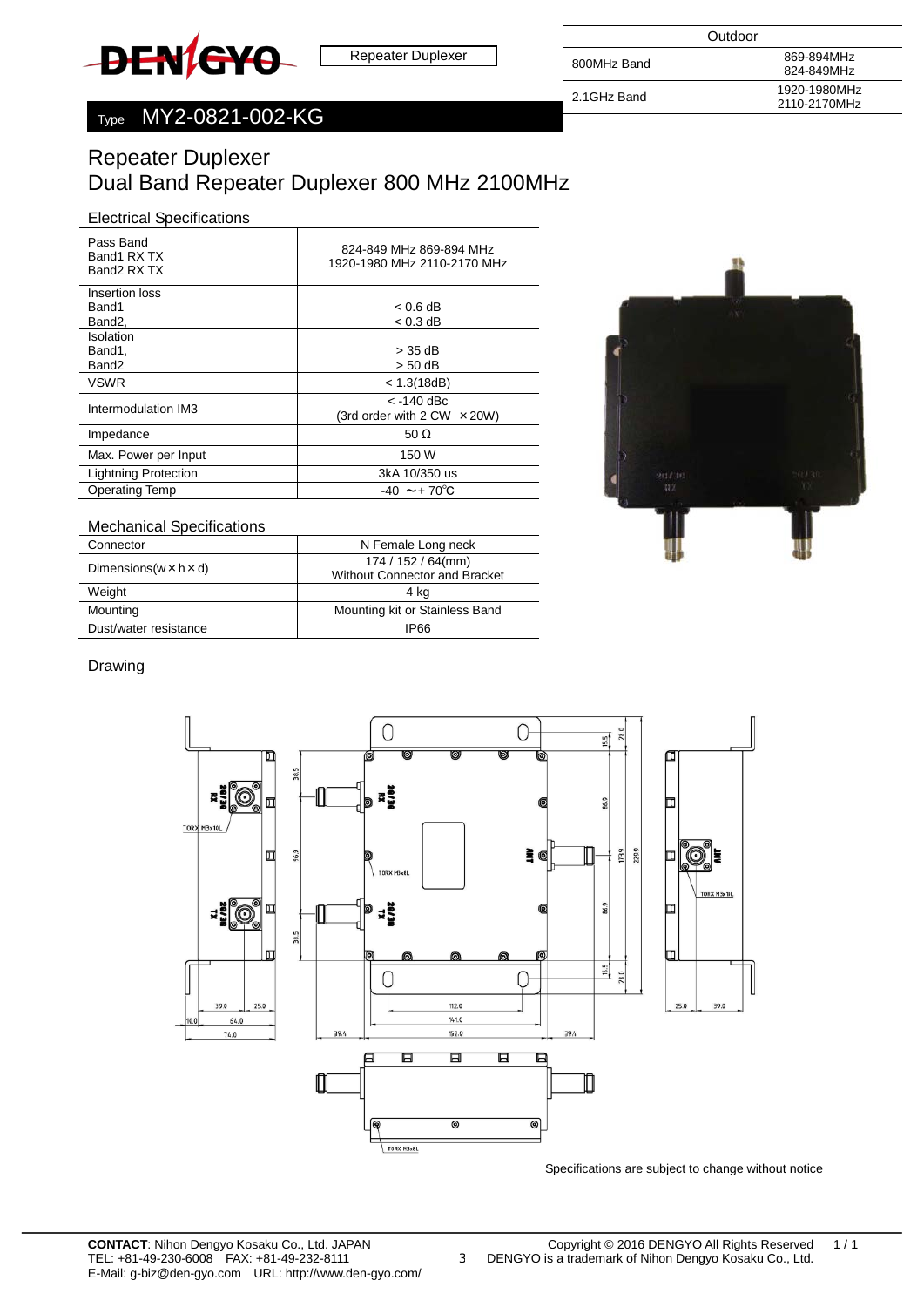<span id="page-3-0"></span>

Outdoor

800MHz Band 819-960MHz

1.7-2.1GHz Band 1720-2170MHz

# Type MY2-0821-003-KG

# Repeater Duplexer Dual Band Repeater Duplexer 800 MHz 2100MHz

#### Electrical Specifications

| Pass Band                   |                                                    |
|-----------------------------|----------------------------------------------------|
| Band1                       | 819-960 MHz                                        |
| Band <sub>2</sub>           | 1710-2170 MHz                                      |
| Insertion loss              |                                                    |
| Band1                       | $<$ 3.5 dB                                         |
| Band <sub>2</sub> ,         | $<$ 3.5 dB                                         |
| Isolation between port      | > 25 dB                                            |
| <b>VSWR</b>                 | $<$ 1.22 (20dB)                                    |
| Intermodulation IM3         | $<$ -150 dBc<br>(3rd order with 2 CW $\times$ 20W) |
| Impedance                   | 50 $\Omega$                                        |
| Max. Power per Input        | 150 W                                              |
| <b>Lightning Protection</b> | 3kA 10/350 us                                      |
| <b>Operating Temp</b>       | $-30 \sim +60^{\circ}C$                            |
|                             |                                                    |

#### Mechanical Specifications

| Connector                            | DIN Female                                                |
|--------------------------------------|-----------------------------------------------------------|
| Dimensions ( $w \times h \times d$ ) | $149/142/45$ (mm)<br><b>Without Connector and Bracket</b> |
| Weight                               | 4 kg                                                      |
| Mounting                             | Mounting kit or Stainless Band                            |
| Dust/water resistance                | IP66                                                      |



#### Drawing



Specifications are subject to change without notice

4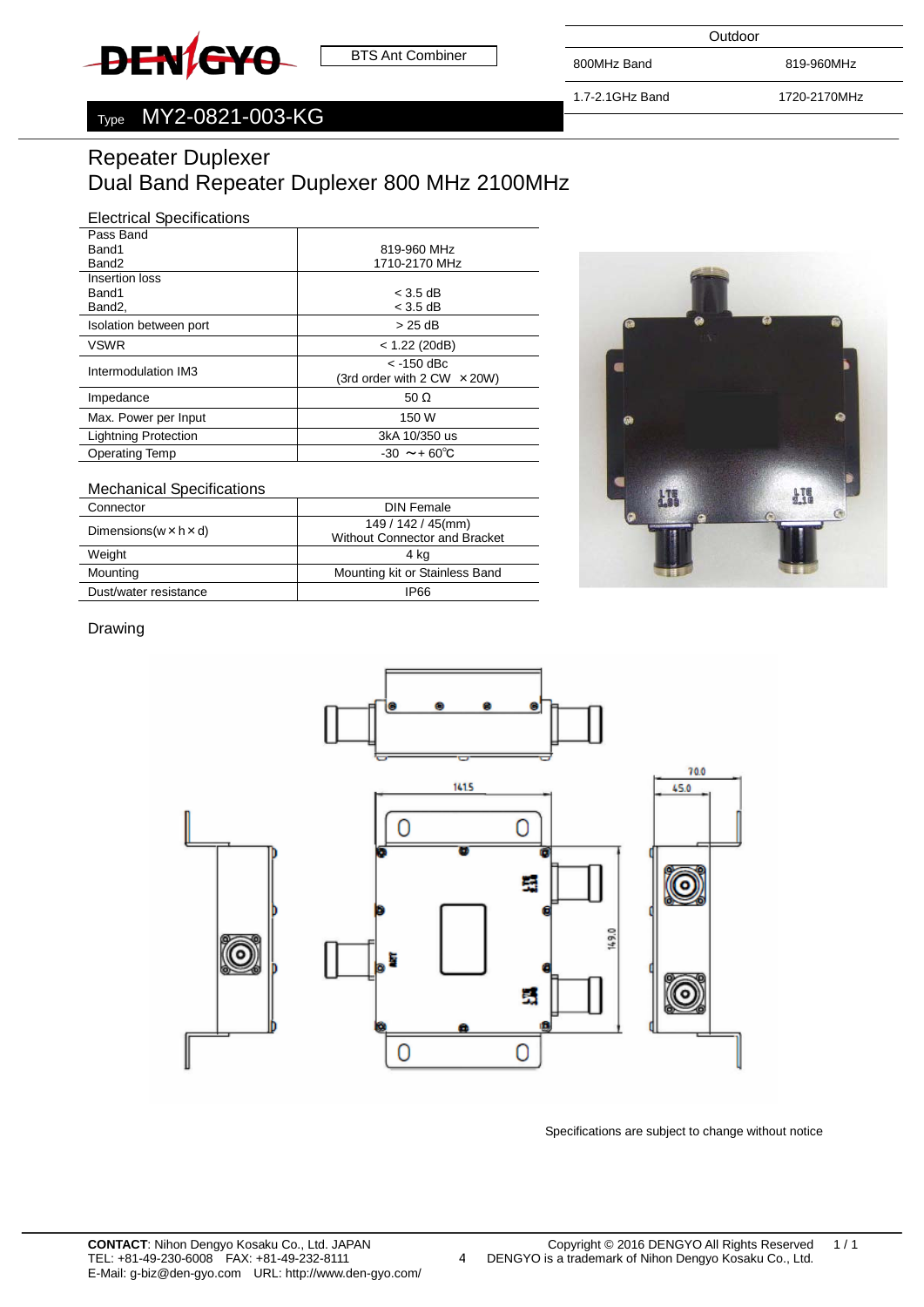<span id="page-4-0"></span>

**Outdoor** 

800MHz Band 824-894MHz

1.8-2.4GHz Band 1880-2400MHz

# Type MY2-0824-004-KG

# BTS Ant Combiner Dual Band Combiner 800 MHz 1880 - 2400MHz

#### Electrical Specifications

| Pass Band                      |                                      |
|--------------------------------|--------------------------------------|
| Band1                          | 824-894 MHz                          |
| Band <sub>2</sub>              | 1880 - 2400 MHz                      |
| Insertion loss                 |                                      |
| Band1                          | $< 0.25$ dB                          |
| Band2,                         | $< 0.25$ dB                          |
| Isolation Between Low band and |                                      |
| High Band                      | 55 dB<br>$\geq$                      |
| <b>VSWR</b>                    | < 1.3(18dB)                          |
| Intermodulation IM3            | $<$ -140 dBc                         |
|                                | (3rd order with $2$ CW $\times$ 20W) |
| Impedance                      | 50 $\Omega$                          |
| Max. Power per Input           | 150 W                                |
| <b>Lightning Protection</b>    | 3kA 10/350 us                        |
| <b>Operating Temp</b>          | $-33 \sim +60^{\circ}C$              |
|                                |                                      |

#### Mechanical Specifications

| Connector                            | N Female                                                  |
|--------------------------------------|-----------------------------------------------------------|
| Dimensions ( $w \times h \times d$ ) | $130/186/29$ (mm)<br><b>Without Connector and Bracket</b> |
| Weight                               | 4 ka                                                      |
| Mounting                             | Mounting kit or Stainless Band                            |
| Dust/water resistance                | IP66                                                      |
|                                      |                                                           |



#### Drawing



Specifications are subject to change without notice

5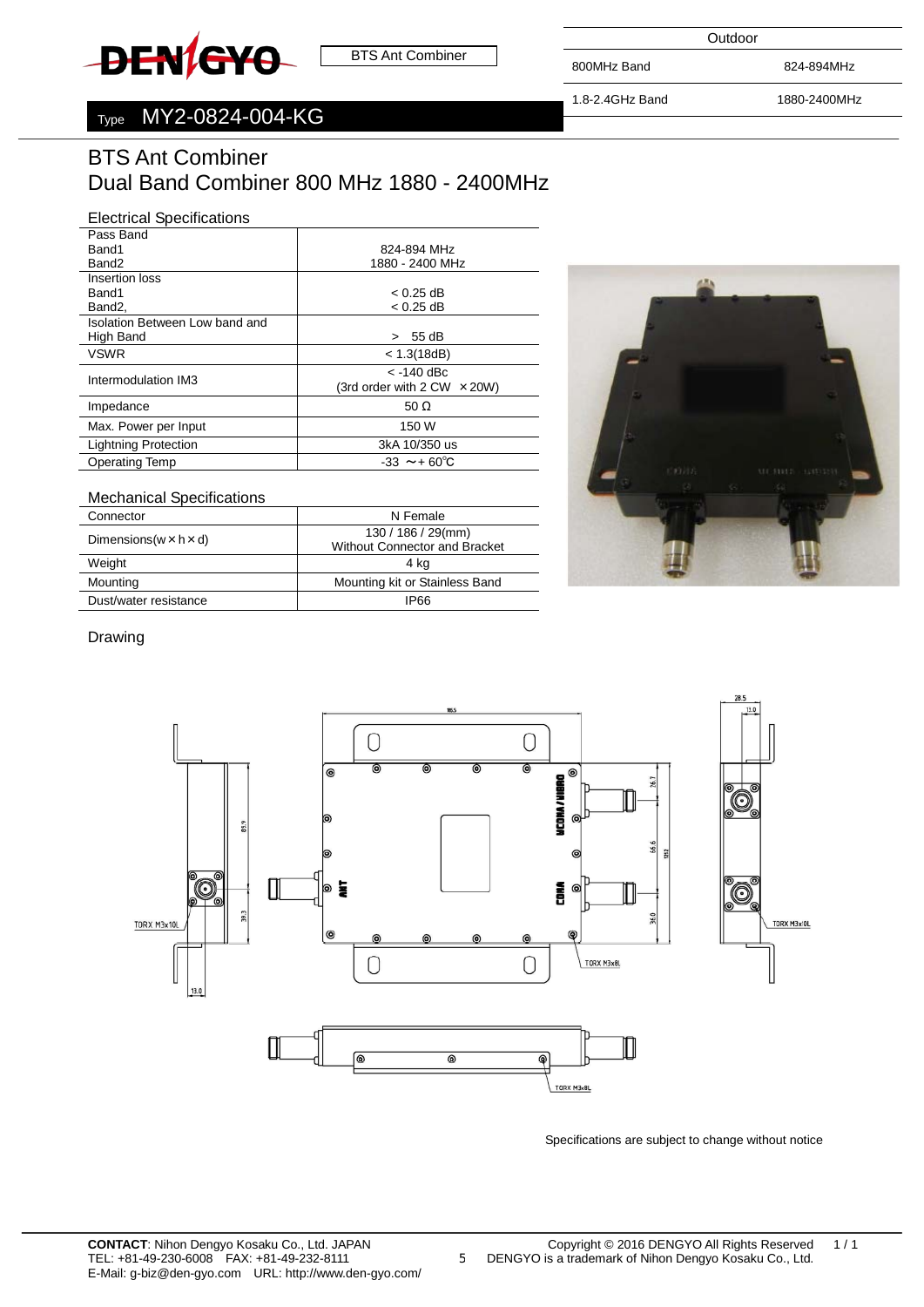<span id="page-5-0"></span>

**Outdoor** 

1.9-2.1GHz Band 2.3-2.4GHz Band

800MHz Band 824-894MHz

1920-2170MHz 2300-2400MHz

# Type MY3-0824-005-KG

# BTS Ant Combiner Triple Band Combiner 800 MHz 1900- 2100MHz 2300 - 2400MHz

## Electrical Specifications

| Pass Band                   |                                      |
|-----------------------------|--------------------------------------|
| Band1                       | 824-894 MHz                          |
| Band <sub>2</sub>           | 1920-2170MHz                         |
| Band3                       | 2300-2400MHz                         |
| Insertion loss              |                                      |
| Band1                       | $< 0.3$ dB                           |
| Band <sub>2</sub> .         | $< 0.3$ dB                           |
| Band3                       | $< 0.3$ dB                           |
| Isolation                   |                                      |
| Band1                       | > 55 dB                              |
| Band <sub>2</sub>           | > 35 dB                              |
| Band3                       | > 35 dB                              |
| <b>VSWR</b>                 | < 1.3(18dB)                          |
| Intermodulation IM3         | $<$ -140 dBc                         |
|                             | (3rd order with $2$ CW $\times$ 20W) |
| Impedance                   | 50 $\Omega$                          |
| Max. Power per Input        | 150 W                                |
| <b>Lightning Protection</b> | 3kA 10/350 us                        |
| <b>Operating Temp</b>       | $-40 \sim +70^{\circ}C$              |
|                             |                                      |



#### Mechanical Specifications

| Connector                            | N Female Long neck                   |  |
|--------------------------------------|--------------------------------------|--|
| Dimensions ( $w \times h \times d$ ) | $140/132/54$ (mm)                    |  |
|                                      | <b>Without Connector and Bracket</b> |  |
| Weight                               | 4 kg                                 |  |
| Mounting                             | Mounting kit or Stainless Band       |  |
| Dust/water resistance                | IP66                                 |  |

#### Drawing



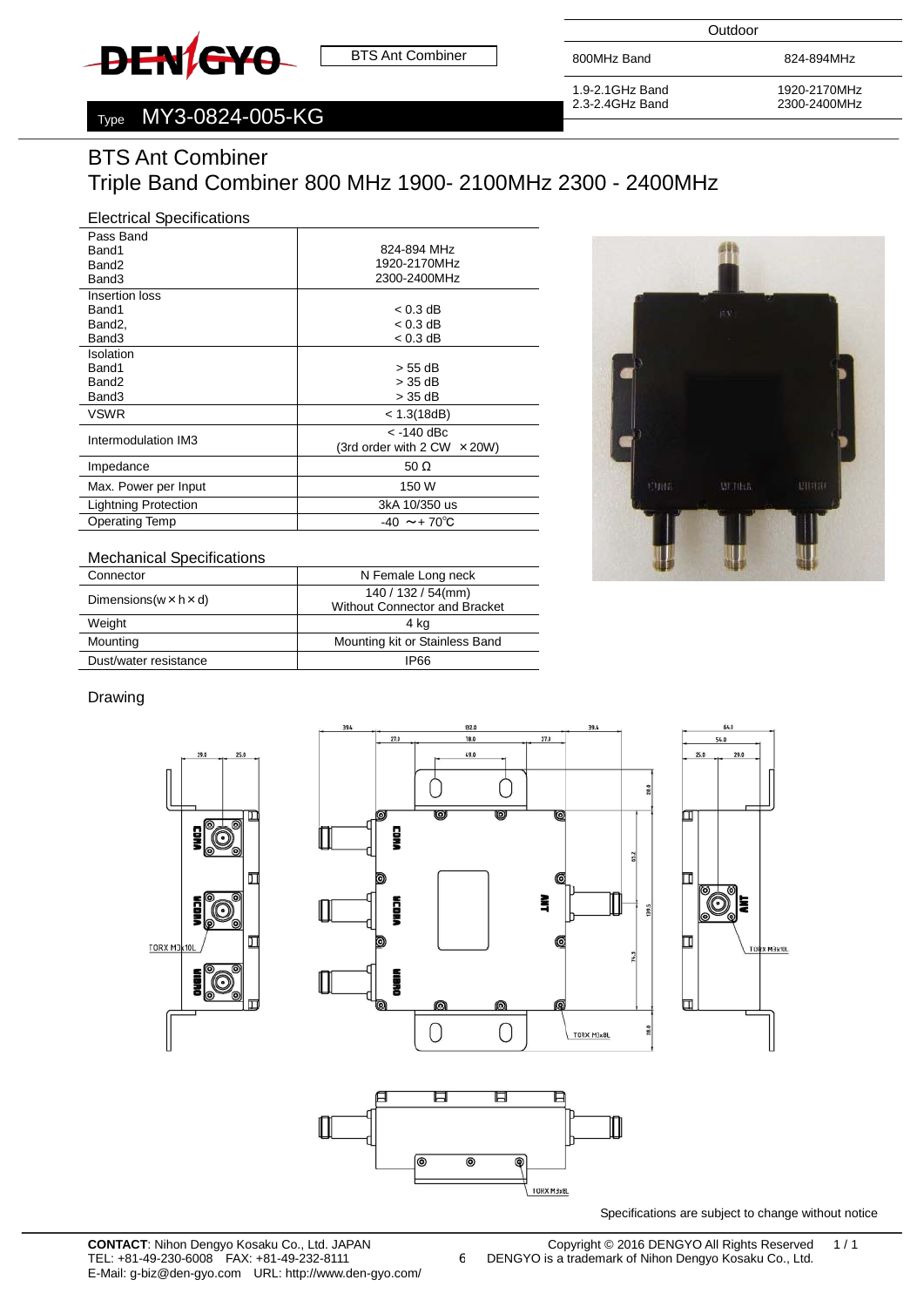<span id="page-6-0"></span>

1.7-2.1GHz Band

# Type MY3-1721-006-KG

# BTS Ant Combiner Triple Band Combiner 1710- 2100MHz

## Electrical Specifications

| Pass Band             |                                    |
|-----------------------|------------------------------------|
| Band1                 | 1710-1790MHz                       |
| Band <sub>2</sub>     | 1805-1895MHz                       |
| Band3                 | 1920-2170MHz                       |
| Insertion loss        |                                    |
| Band1                 | $< 0.5$ dB                         |
| Band <sub>2</sub> ,   | < 0.5 dB                           |
| Band3                 | $< 0.5$ dB                         |
| Isolation             |                                    |
| Band1                 | > 25 dB                            |
| Band <sub>2</sub>     | > 25 dB                            |
| Band3                 | > 50 dB                            |
| <b>VSWR</b>           | < 1.2(20dB)                        |
|                       | $<$ -160 dBc                       |
| Intermodulation IM3   | (3rd order with 2 CW $\times$ 20W) |
| Impedance             | 50 $\Omega$                        |
| Max. Power per Input  | 150 W                              |
| Lightning Protection  | 3kA 10/350 us                      |
| <b>Operating Temp</b> | $-40 \sim +70^{\circ}$ C           |



#### Mechanical Specifications

| Connector                            | Din-Female                           |
|--------------------------------------|--------------------------------------|
| Dimensions ( $w \times h \times d$ ) | 240 / 168 / 51(mm)                   |
|                                      | <b>Without Connector and Bracket</b> |
| Weight                               | 4 ka                                 |
| Mounting                             | Mounting kit or Stainless Band       |
| Dust/water resistance                | IP67                                 |

#### Drawing









7



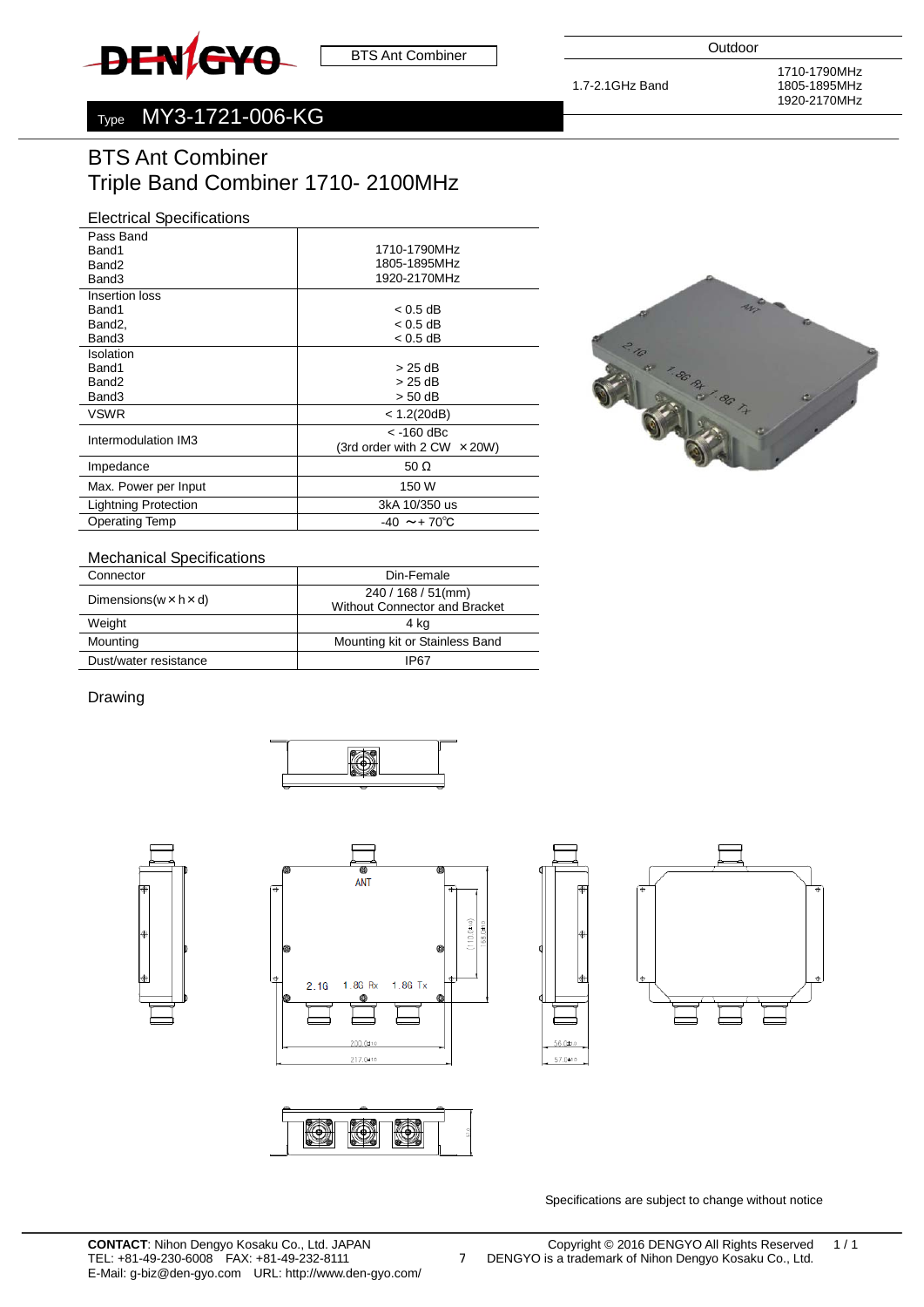# <span id="page-7-0"></span>**DEN/GYO**

BTS Ant Combiner

**Outdoor** 

800 MHz Band 824-894MHz

# Type MY2-0821-007-KG

1.8GHz Band 2.1GHzBand

1710-1870MHz 1920-2170MHz

# BTS Ant Combiner Dual Band Combiner 824 – 894MHz and 1920 – 2170 MHz 1710- 1870MHz

#### Electrical Specifications

| Pass Band                   |                                      |
|-----------------------------|--------------------------------------|
| Band1                       | 824-894, 1920-2170MHz                |
| Band <sub>2</sub>           | 1710-1870MHz                         |
| Insertion loss              |                                      |
| Band1                       | $< 0.3$ dB                           |
| Band2,                      | $< 0.3$ dB                           |
| Isolation                   |                                      |
| Band1                       | $>$ 40 dB                            |
| Band <sub>2</sub>           | > 40 dB                              |
| <b>VSWR</b>                 | < 1.3(18dB)                          |
| Intermodulation IM3         | $<$ -150 dBc                         |
|                             | (3rd order with $2$ CW $\times$ 20W) |
| Impedance                   | 50 $\Omega$                          |
| Max. Power per Input        | 200 W                                |
| <b>Lightning Protection</b> | 3kA 10/350 us                        |
| <b>Operating Temp</b>       | $-40 \sim +70^{\circ}$ C             |
|                             |                                      |



# Mechanical Specifications

| Connector                            | Din-Female                           |
|--------------------------------------|--------------------------------------|
| Dimensions ( $w \times h \times d$ ) | 178 / 144 / 53(mm)                   |
|                                      | <b>Without Connector and Bracket</b> |
| Weight                               | 4 ka                                 |
| Mounting                             | Mounting kit or Stainless Band       |
| Dust/water resistance                | 1P66                                 |

#### Drawing



8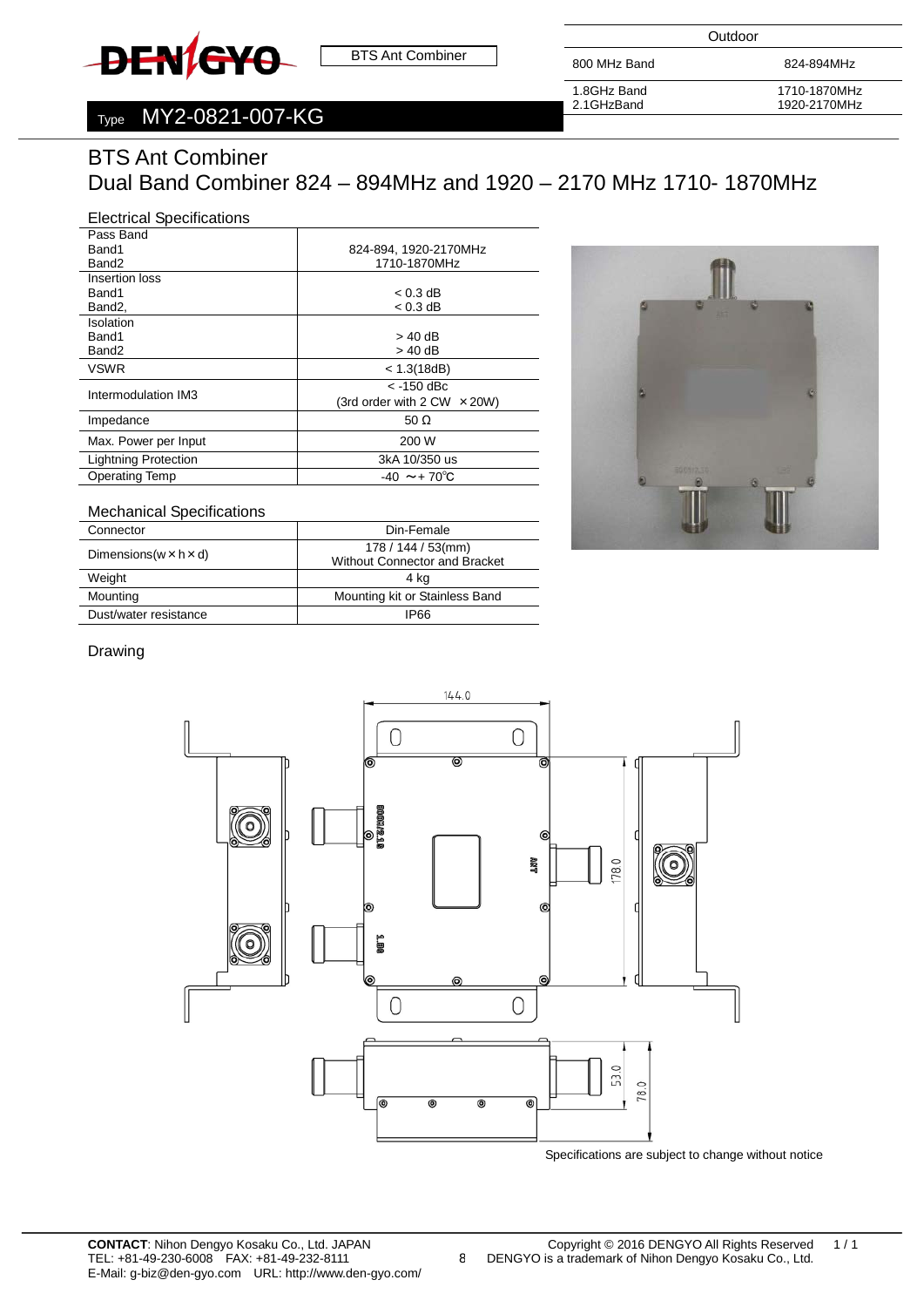<span id="page-8-0"></span>

**Outdoor** 

800 MHz Band 824-884MHz

# Type MY2-0821-008-KG

1.8GHz Band 2.1GHz Band 1715-1870MHz 1920-2170MHz

# BTS Ant Combiner Dual Band Combiner 824 – 884MHz and 1715-1870 MHz 1920 – 2170 MHz

## Electrical Specifications

| Pass Band                   |                                           |
|-----------------------------|-------------------------------------------|
| Band1                       | 824-884, 1715-1870MHz                     |
| Band2                       | 1920 2170MHz                              |
| Insertion loss              |                                           |
| Band1                       | $< 0.3$ dB                                |
| Band2,                      | $< 0.3$ dB                                |
| Isolation                   |                                           |
| Band1 to Band 2             | > 40 dB                                   |
| Band2 to Band 1             | > 40 dB                                   |
| <b>VSWR</b>                 | < 1.3(18dB)                               |
| Intermodulation IM3         | $<$ -150 dBc                              |
|                             | (2nd, 3rd order with $2$ CW $\times$ 20W) |
| Impedance                   | 50 $\Omega$                               |
| Max. Power per Input        | 200 W                                     |
| <b>Lightning Protection</b> | 3kA 10/350 us                             |
| <b>Operating Temp</b>       | $-30 \sim +60^{\circ}C$                   |
|                             |                                           |



# Mechanical Specifications

| Connector                            | Din-Female                                                |
|--------------------------------------|-----------------------------------------------------------|
| Dimensions ( $w \times h \times d$ ) | $178/144/53$ (mm)<br><b>Without Connector and Bracket</b> |
| Weight                               | 4 ka                                                      |
| Mounting                             | Mounting kit or Stainless Band                            |
| Dust/water resistance                | 1P66                                                      |

#### Drawing



9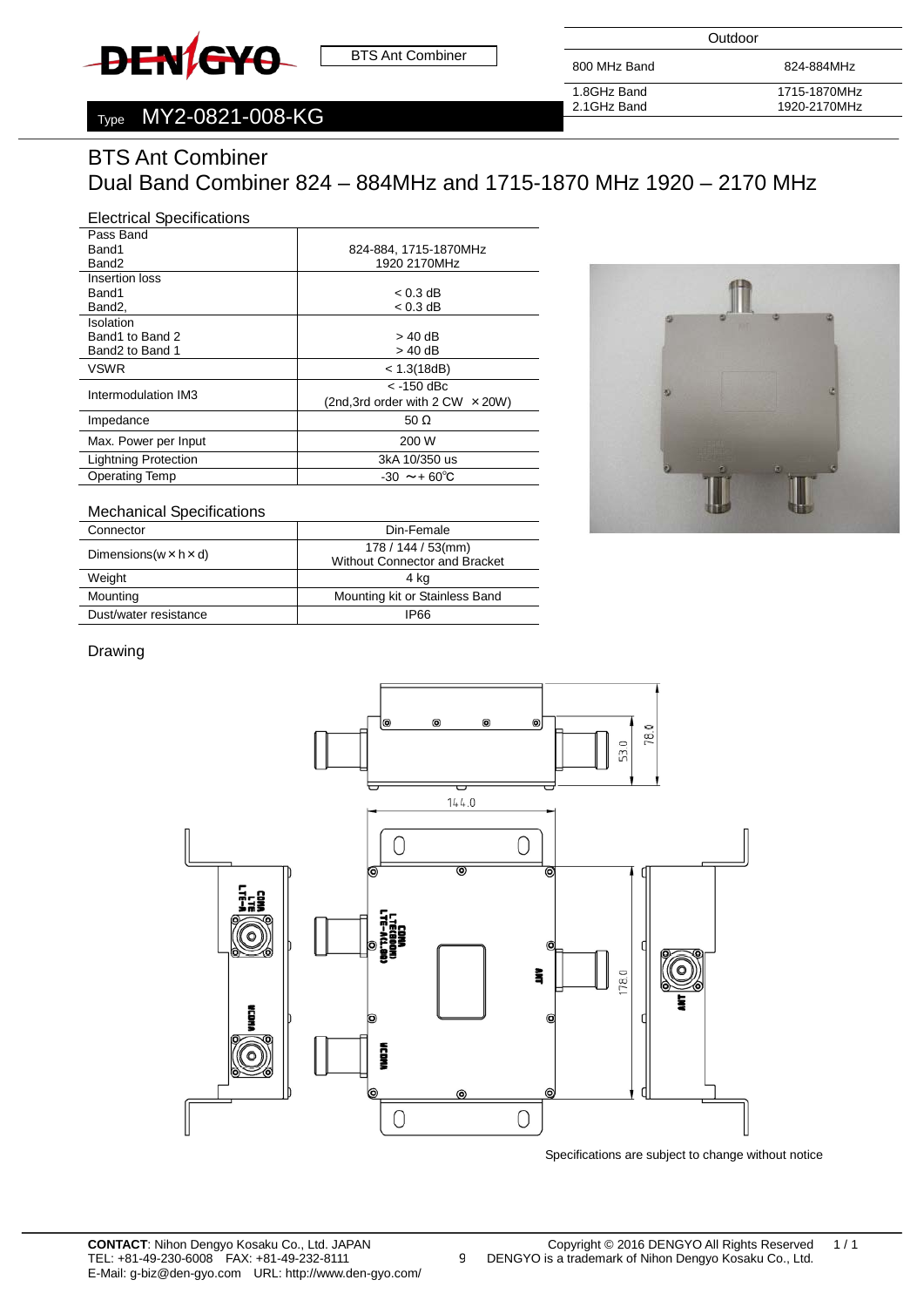<span id="page-9-0"></span>

**Outdoor** 

800 MHz Band 824-884MHz

# Type MY2-0823-009-KG

1.8GHz Band 2.1GHzBand

1715-1870MHz 2300-2330MHz

# BTS Ant Combiner

# Dual Band Combiner 824 – 884MHz and 1715-1870 MHz 2300 – 2330 MHz

# Electrical Specifications

| 824-884, 1715-1870MHz              |
|------------------------------------|
| 2300 2330MHz                       |
|                                    |
| $< 0.3$ dB                         |
| $< 0.4$ dB                         |
|                                    |
| > 40 dB                            |
| > 40 dB                            |
| < 1.3(18dB)                        |
| $<$ -150 dBc                       |
| (3rd order with 2 CW $\times$ 20W) |
| 50 $\Omega$                        |
| 200 W                              |
| 3kA 10/350 us                      |
| $-30 \sim 60^{\circ}C$             |
|                                    |



# Mechanical Specifications

| Connector                            | Din-Female                                                 |
|--------------------------------------|------------------------------------------------------------|
| Dimensions ( $w \times h \times d$ ) | 180 / 120 / 36(mm)<br><b>Without Connector and Bracket</b> |
|                                      |                                                            |
| Weight                               | 4 kg                                                       |
| Mounting                             | Mounting kit or Stainless Band                             |
| Dust/water resistance                | IP66                                                       |

#### Drawing



 $\overline{\phantom{0}}$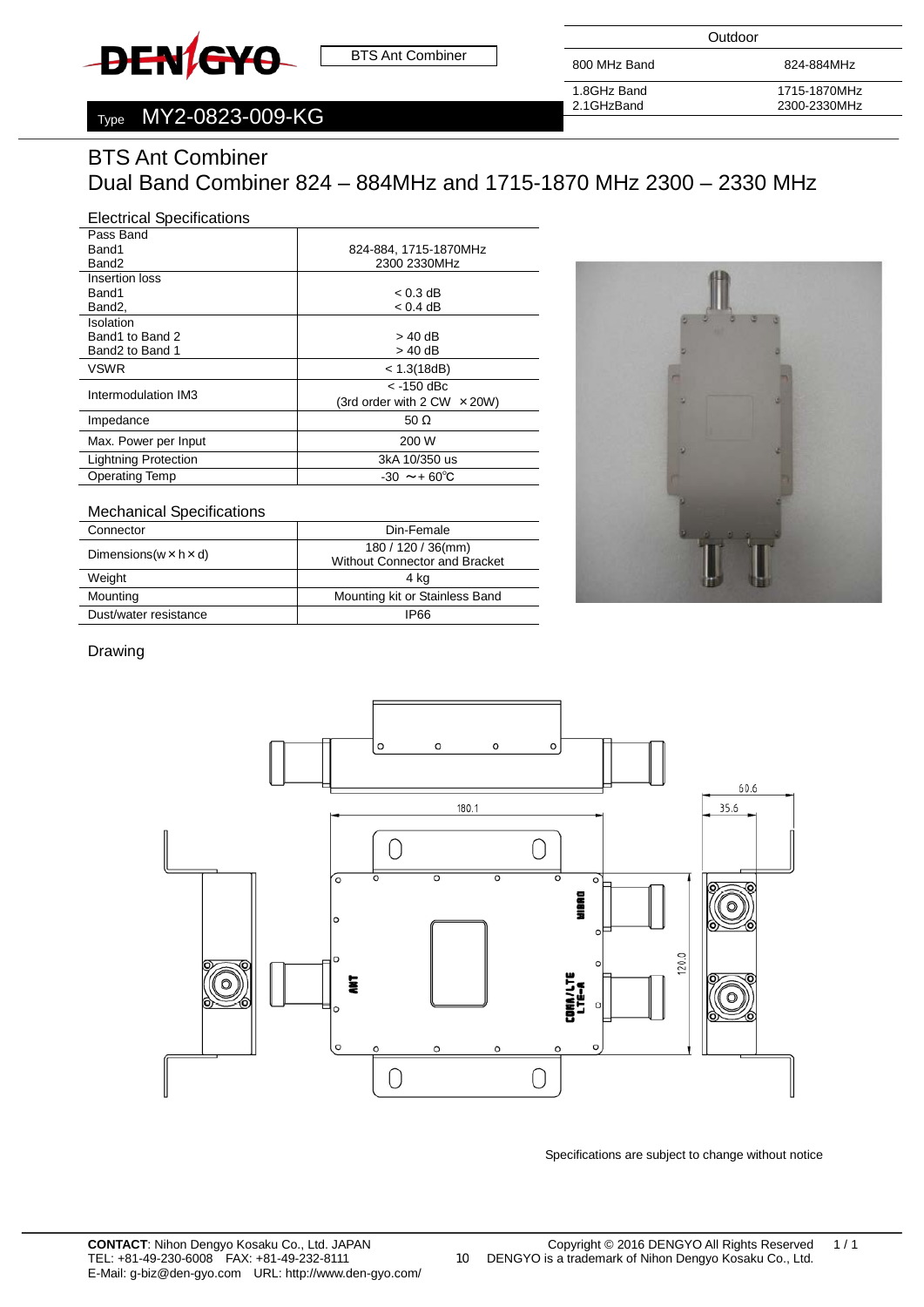<span id="page-10-0"></span>

**Outdoor** 

800 MHz Band 824-884MHz

# Type MY2-0823-010-KG

1.8GHz Band 2.1GHzBand 2.3GHzBand

1715-1870MHz 1920-2170MHz

# BTS Ant Combiner

# Dual Band Combiner 824 – 884MHz and 1715-1870 MHz 2300 – 2330 MHz

#### Electrical Specifications **Pass Band**

| гаээ цанч<br>Band1          | 824-884MHz                                |
|-----------------------------|-------------------------------------------|
| Band <sub>2</sub>           | 1715-1870, 1920-2170, 2300-2330MHz        |
|                             |                                           |
| Insertion loss              |                                           |
| Band1                       | $< 0.3$ dB                                |
| Band2,                      | $< 0.3$ dB                                |
| Isolation                   |                                           |
| Band1 to Band 2             | $> 50$ dB                                 |
| Band2 to Band 1             | $> 50$ dB                                 |
| <b>VSWR</b>                 | < 1.3(18dB)                               |
| Intermodulation IM3         | $<$ -150 dBc                              |
|                             | (2nd, 3rd order with $2$ CW $\times$ 20W) |
| Impedance                   | 50 $\Omega$                               |
| Max. Power per Input        | 200 W                                     |
| <b>Lightning Protection</b> | 3kA 10/350 us                             |
| <b>Operating Temp</b>       | $-30 \sim 60^{\circ}C$                    |



# Mechanical Specifications

| Connector                            | Din-Female                           |
|--------------------------------------|--------------------------------------|
| Dimensions ( $w \times h \times d$ ) | $130 / 185 / 37$ (mm)                |
|                                      | <b>Without Connector and Bracket</b> |
| Weight                               | 4 kg                                 |
| Mounting                             | Mounting kit or Stainless Band       |
| Dust/water resistance                | <b>IP66</b>                          |

#### Drawing



 $\overline{\phantom{0}}$ 

11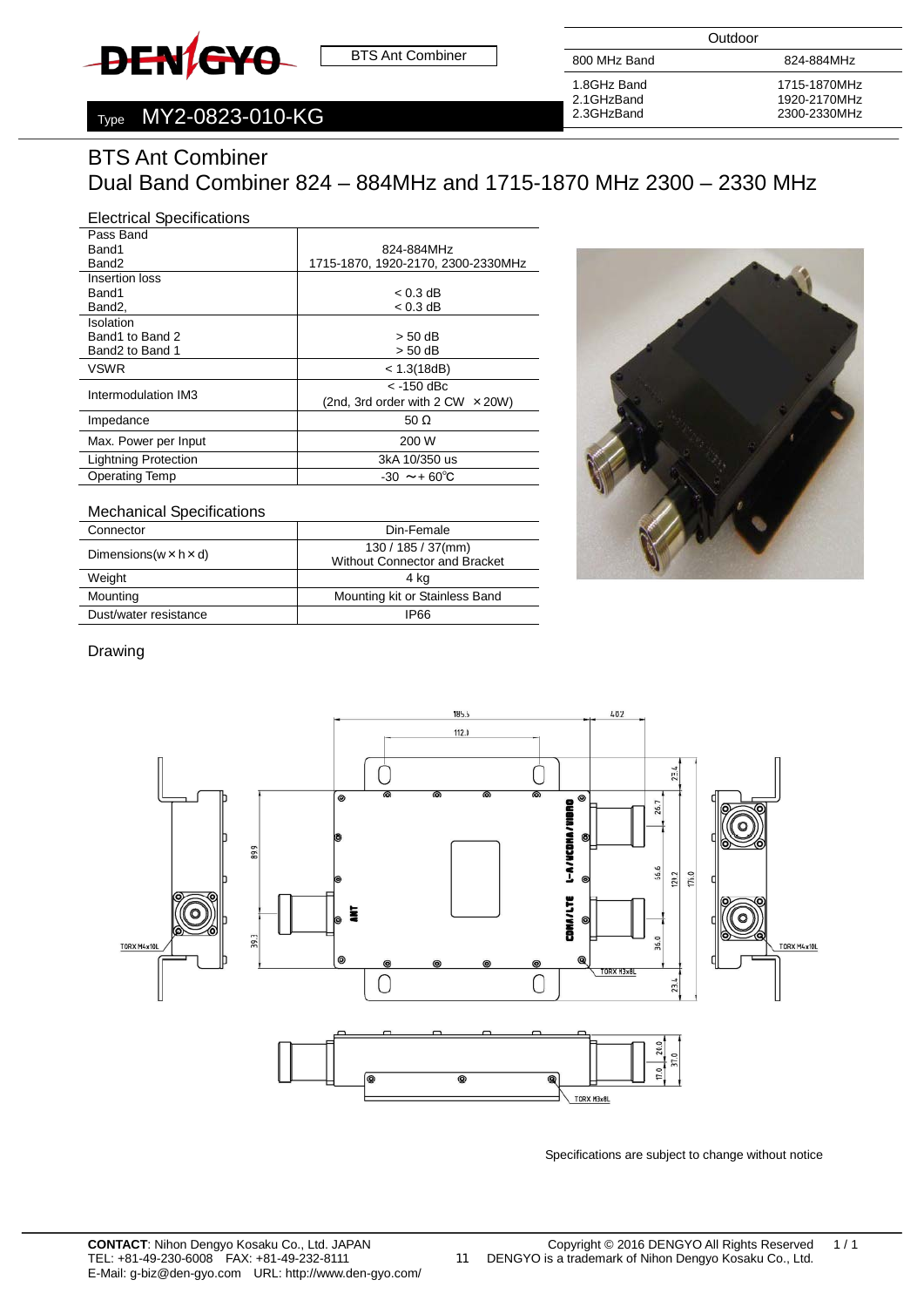<span id="page-11-0"></span>

1.7-2.1GHz Band 1744.9-1859.9MHz 1960-2170MHz

# Type MY2-1721-011-KG

# BTS Ant Combiner Dual Band Combiner 1710- 2100MHz

# Electrical Specifications

| Pass Band                                                                     |                                  |
|-------------------------------------------------------------------------------|----------------------------------|
| Band1                                                                         | 1744.9-1764.9, 1839.9-1859.9 MHz |
| Band <sub>2</sub>                                                             | 1960-1980, 2150-2170MHz          |
| Insertion loss                                                                |                                  |
| Band1                                                                         | $< 0.5$ dB                       |
| Band2,                                                                        | $< 0.5$ dB                       |
| Isolation                                                                     |                                  |
| Band1                                                                         | $> 50$ dB                        |
| Band <sub>2</sub>                                                             | $> 50$ dB                        |
| <b>VSWR</b>                                                                   | < 1.3(18dB)                      |
| Intermodulation IM<br>Port 1 1839.9-1859.9MHz@ IM9<br>Port2 1960-1980MHz@IM19 | < -121 dBm                       |
| Impedance                                                                     | 50 $\Omega$                      |
| Max. Power per Input                                                          | 200 W                            |
| <b>Lightning Protection</b>                                                   | 5kA 8/20 us                      |
|                                                                               |                                  |

#### Mechanical Specifications Connector Din-Female  $D$ imensions(w×h×d) 130 / 125 / 49(mm) Without Connector and Bracket Weight 3 kg Mounting Mounting Mounting Kit or Stainless Band Dust/water resistance IP66

Drawing







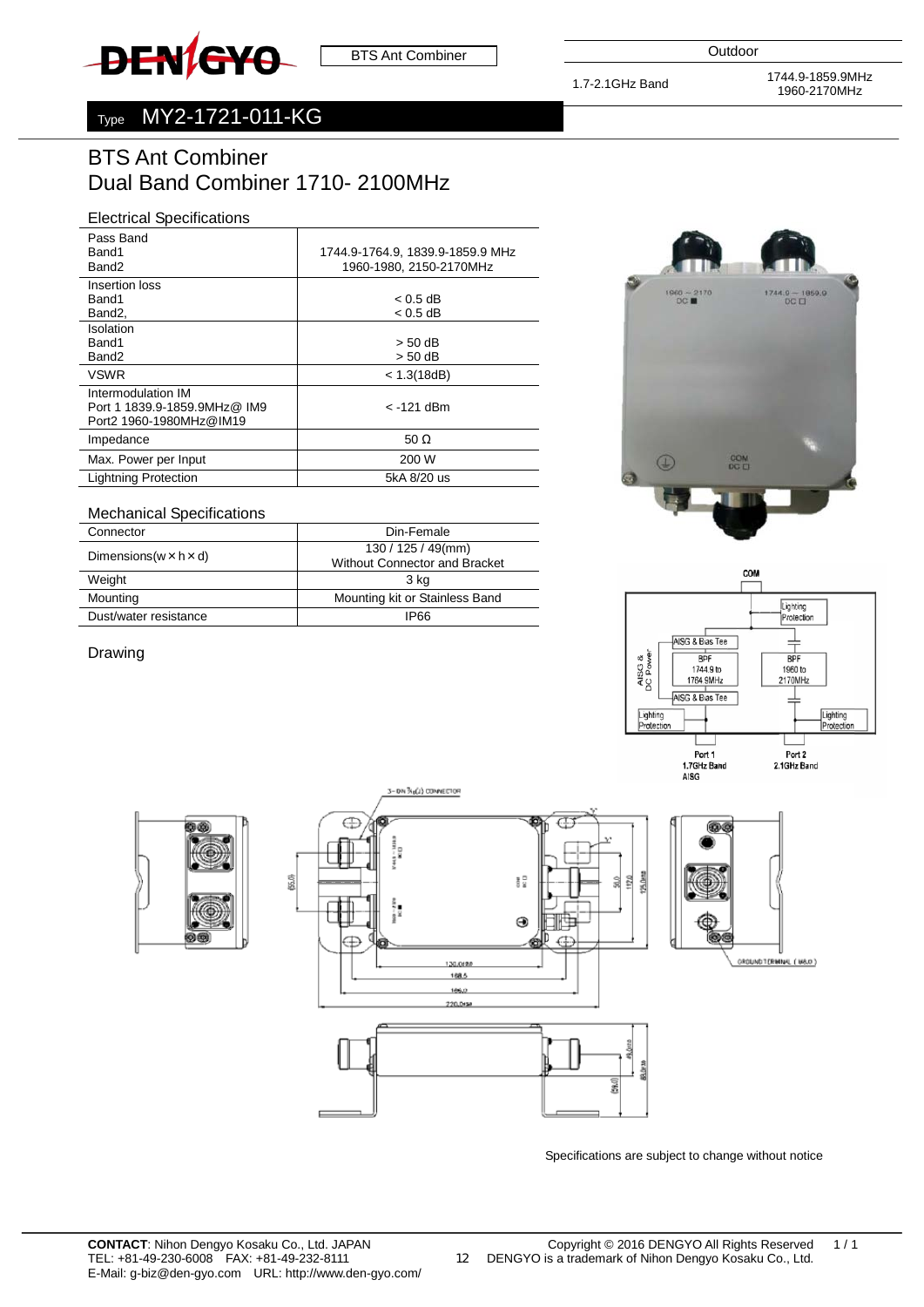<span id="page-12-0"></span>

**Outdoor** 

700MHz 800MHz

1.7G, 2.1GHzBand 1.9GHz Band

698-787MHz 806-894MHz 1710-1755,2110-2155MHz 1850-1995MHz

# Type MY4-0621-012-KG

# BTS Ant Combiner Quad Band Combiner 698 – 787 MHz 806 – 894MHz 1710-1755 and 2110-2155 MHz 1850 – 1995 MHz

#### Electrical Specifications

| Pass Band                      |                                      |
|--------------------------------|--------------------------------------|
| Band1                          | 698-787MHz                           |
| Band <sub>2</sub>              | 806-894MHz                           |
| Bnad3                          | 1710-1755,2110-2155MHz               |
| Band4                          | 1850-1995MHz                         |
| Insertion loss                 |                                      |
| Band1                          | $< 1.0$ dB                           |
| Band <sub>2</sub>              | $< 1.0$ dB                           |
| Bnad3                          | $< 1.0$ dB                           |
| Band4                          | $< 1.0$ dB                           |
| Isolation                      |                                      |
| Band1 $\Leftrightarrow$ Band 2 | $>60$ dB                             |
| Band $\Leftrightarrow$ Band 3  | > 80 dB                              |
| Band2 $\Leftrightarrow$ Band 3 | > 80 dB                              |
| Band $\Leftrightarrow$ Band 4  | > 60 dB                              |
| <b>VSWR</b>                    | < 1.3(18dB)                          |
|                                | $<$ -160 dBc                         |
| Intermodulation IM3            | (3rd order with $2$ CW $\times$ 20W) |
| Impedance                      | 50 $\Omega$                          |
| Max. Power per Input           | 200 W                                |
| <b>Lightning Protection</b>    | 8kA 8/20 us                          |
| <b>Operating Temp</b>          | $-40 \sim +65^{\circ}C$              |



#### Mechanical Specifications

| Connector                            | Din-Female                           |
|--------------------------------------|--------------------------------------|
| Dimensions ( $w \times h \times d$ ) | 460 / 360 / 184(mm)                  |
|                                      | <b>Without Connector and Bracket</b> |
| Weight                               | 8 kg                                 |
| Mounting                             | Mounting kit or Stainless Band       |
| Dust/water resistance                | IP66                                 |

#### Drawing